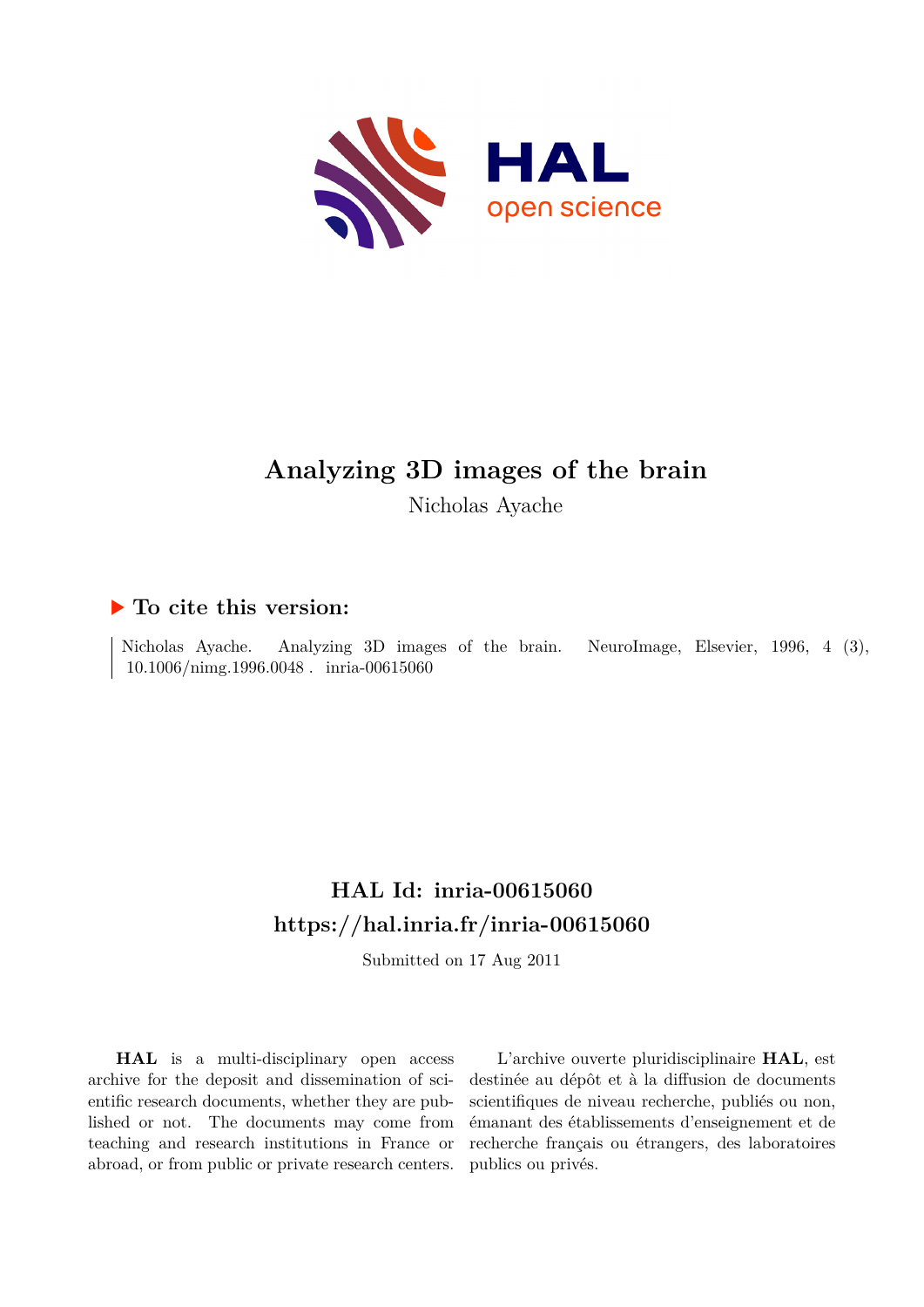# Analyzing 3D Images of the Brain

NICHOLAS AYACHE

## **OVERVIEW**

During the past 5 years, there has been a considerable effort of research in automating the analysis and fusion of multidimensional images, yielding important theoretical and practical new results. These results could now be useful to brain research.

Along these lines, and focusing on 3D images of the brain obtained with CT, MRI, SPECT, and PET techniques, I will present a number of methods useful to produce *quantitative measurements* necessary for an objective analysis of 3D images of the brain.

Such methods include segmentation, shape analysis, rigid and elastic registration, fusion of multimodal images, analysis of temporal sequences (4D data), modeling, and matching of digital atlases. A large number of references on these topics can be found in Ayache (1995a,b), and specific examples from our research group in Malandain *et al.* (1994), Subsol *et al.* (1995), and Thirion (1995).

The following text describes the research tracks to be followed in order to optimize the future exploitation of 3D images of the brain in neuroscience.

#### **NEW VOLUMETRIC IMAGES**

It is possible to acquire a variety of 3D images of the brain. They come from different modalities like magnetic resonance imaging, computed tomography imagery, or nuclear medicine imagery. New 3D imagery devices are emerging, like angiographic MRI, magnetoencephalography equipment, or functional MRI.

Volumetric images share the particularity of describing the physical or chemical properties at each point of a studied *volume.* This information is stored in a discrete 3D matrix  $I(i, j, k)$  of voxels (volume elements), called a 3D image. A high resolution MR image of the brain may contain more than 16 million voxels, and this makes its manipulation, visualization, interpretation, and/or comparison with other images or atlases quite difficult by hand.

## **NEW POTENTIALITIES**

In fact, there is a new list of potential tasks which could be performed automatically by some dedicated software, and which could help brain research significantly:

**•** producing a *realistic 3D visualization* of the major brain structures in anatomical images;

c producing *quantitative measurements* of shapes and textures in anatomical or functional images;

c studying *temporal evolution* of anatomical or functional images;

• *fusing* of anatomical and functional images;

c providing *intersubject comparisons* of anatomical or functional images;

c building geometric models of *standard anatomy* from anatomical images;

c building geometric models of *standard activation* from functional images;

c evaluating *deviations* from standard anatomy and/or activation; and

c *planify* and *accurately position* in space a number of physical measuring devices like microelectrodes, for instance.

## **NEW MEDICAL IMAGE ANALYSIS, GRAPHICS, AND ROBOTICS ISSUES**

To complete these new tasks automatically, it is necessary to solve a number of advanced 3D image analysis research problems (and possibly a number of graphics and/or robotics ones):

*3D segmentation* of images: the goal is to partition the raw 3D image into regions corresponding to meaningful anatomic structures. It is a prerequisite to most of the tasks listed above. Efficient segmentation requires the modeling and extraction of 3D static or dynamic edges and of 3D texture, as well as the generalization in 3D of digital topology and mathematical morphology.

*3D shape representation/characterization:* this is mainly a prerequisite to solve the registration and identification needs, but also for efficient visualization. It is necessary to describe nonpolyhedral 3D shapes with a reduced number of intrinsic features. This involves mainly computational and differential geometry.